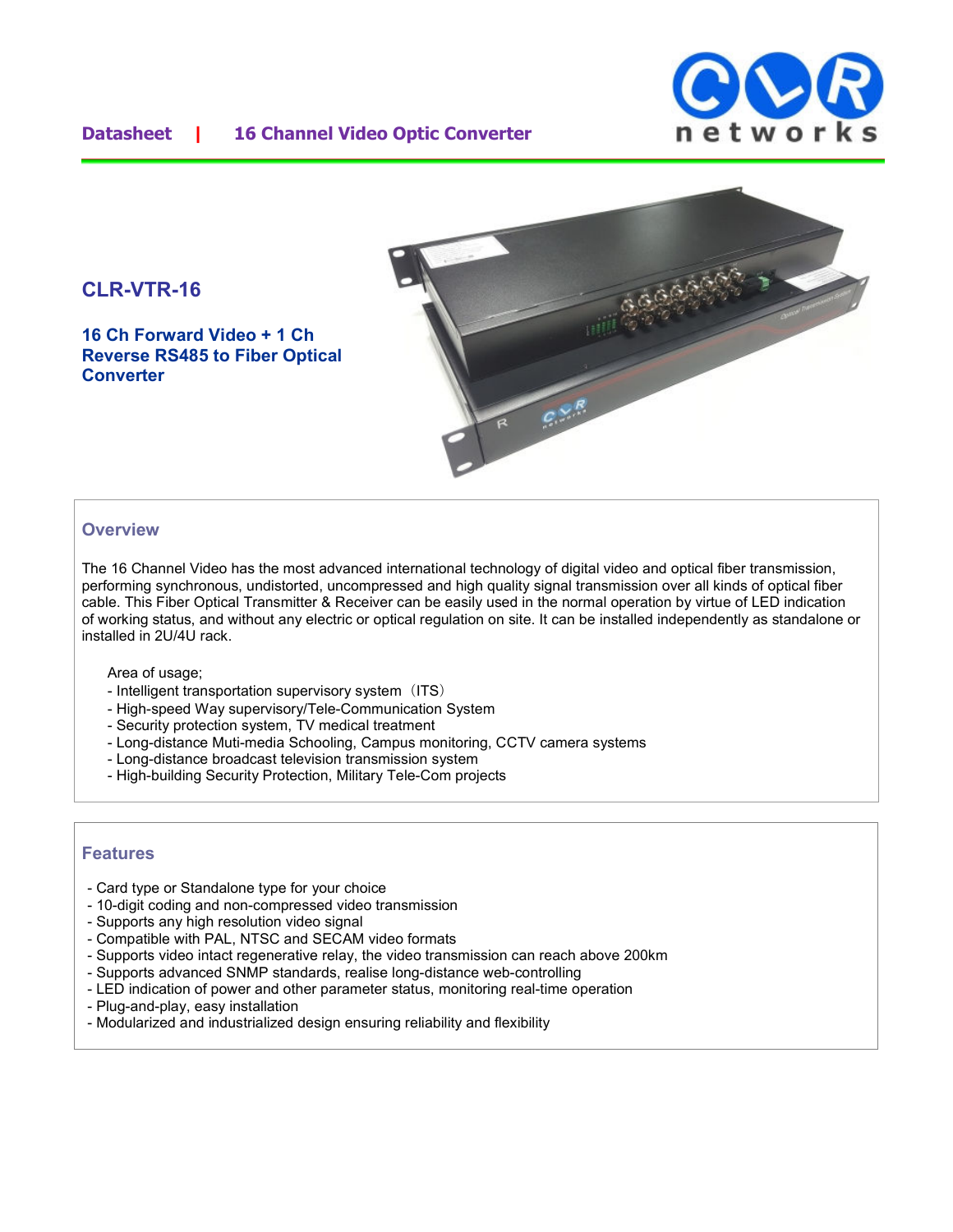

# **Datasheet | 16 Channel Video Optic Converter**

|  |  | <b>Specifications</b> |  |  |  |  |
|--|--|-----------------------|--|--|--|--|
|  |  |                       |  |  |  |  |

| <b>Fiber Features</b>              | <b>Multimode</b>                               |                                                                                                                  |                 | Singlemode      |                                                                            |  |  |  |  |
|------------------------------------|------------------------------------------------|------------------------------------------------------------------------------------------------------------------|-----------------|-----------------|----------------------------------------------------------------------------|--|--|--|--|
|                                    |                                                |                                                                                                                  |                 |                 |                                                                            |  |  |  |  |
| Wavelength (nm)                    | 850, 1310                                      | 1550DFB                                                                                                          | 1550DFB         | 1550DFB         | 1550DFB                                                                    |  |  |  |  |
| TX Power (dBm)                     | $-19.5 - 16$                                   | $-6$ ~ $-2$                                                                                                      | $-3 \sim -1$    | $-1 \sim -0$    | $0 - +2$                                                                   |  |  |  |  |
| Transmission Distance (Km)         | $0 \sim 0.5$                                   | $0 \sim 20$                                                                                                      | $0 \sim 40$     | $0 - 60$        | $0 \sim 100$                                                               |  |  |  |  |
| Power Loss (dBm/Km)                | 1                                              | 0.5                                                                                                              | 0.5             | 0.25            | 0.25                                                                       |  |  |  |  |
| Fiber Type                         | <b>OM1 &amp; OM2</b>                           | OS <sub>1</sub>                                                                                                  | OS <sub>1</sub> | OS <sub>1</sub> | OS <sub>1</sub>                                                            |  |  |  |  |
| <b>Video Features</b>              |                                                |                                                                                                                  |                 |                 |                                                                            |  |  |  |  |
| Interface                          | <b>BNC</b>                                     |                                                                                                                  |                 |                 |                                                                            |  |  |  |  |
|                                    |                                                | $75\Omega$ (unbalanced)                                                                                          |                 |                 |                                                                            |  |  |  |  |
| Input/output impedance             |                                                | 1VP-P (peak value), Max 1.2Vpp                                                                                   |                 |                 |                                                                            |  |  |  |  |
| Input/output voltage               |                                                |                                                                                                                  |                 |                 |                                                                            |  |  |  |  |
| Bandwidth                          |                                                | 10MHz                                                                                                            |                 |                 |                                                                            |  |  |  |  |
| Sampling                           |                                                | 15MHz High speed sampling                                                                                        |                 |                 |                                                                            |  |  |  |  |
| Digit bit width                    |                                                | 10/12 bit                                                                                                        |                 |                 |                                                                            |  |  |  |  |
| Differential gain                  |                                                | (10% - 90% APL) DG < 1% (Typical value)                                                                          |                 |                 |                                                                            |  |  |  |  |
| Differential phase                 |                                                | $(10\% - 90\% APL) DP < 0.8$ ° (Typical value)                                                                   |                 |                 |                                                                            |  |  |  |  |
| Video SNR                          |                                                | $S/N \ge 70$ dB (Maximum optical link path loss)                                                                 |                 |                 |                                                                            |  |  |  |  |
|                                    |                                                |                                                                                                                  |                 |                 |                                                                            |  |  |  |  |
| <b>Data Features</b>               |                                                |                                                                                                                  |                 |                 |                                                                            |  |  |  |  |
| Interface Physical                 |                                                | Standard industrial connecting terminals                                                                         |                 |                 |                                                                            |  |  |  |  |
| <b>Controlled Equipments</b>       |                                                | PTZ decoder, Keyboard, Matrix, High speed dome camera                                                            |                 |                 |                                                                            |  |  |  |  |
| Interface Signals                  |                                                | RS485, RS232, RS422                                                                                              |                 |                 |                                                                            |  |  |  |  |
| RS-232 data rate                   | DC-115.2Kbps                                   |                                                                                                                  |                 |                 |                                                                            |  |  |  |  |
| RS-232 bit error rate              | $≤10E-12$                                      |                                                                                                                  |                 |                 |                                                                            |  |  |  |  |
| RS-232 Network Connection          | Bi-directional RS-232, supports point to point |                                                                                                                  |                 |                 |                                                                            |  |  |  |  |
| RS-485/RS422 data rate             |                                                | DC-250Kbps                                                                                                       |                 |                 |                                                                            |  |  |  |  |
| RS-485/RS422 bit error rate        |                                                | $≤10E-12$                                                                                                        |                 |                 |                                                                            |  |  |  |  |
| RS-485/RS422 Max node number       | 128                                            |                                                                                                                  |                 |                 |                                                                            |  |  |  |  |
| RS-485/RS422 Transmission distance | 1200m                                          |                                                                                                                  |                 |                 |                                                                            |  |  |  |  |
| RS-485/RS422 Network Connection    |                                                | Forward, reverse and bi-directional RS-485/RS422, supports point to point<br>and point to multipoint connections |                 |                 |                                                                            |  |  |  |  |
| <b>Audio Features</b>              |                                                |                                                                                                                  |                 |                 |                                                                            |  |  |  |  |
|                                    |                                                |                                                                                                                  |                 |                 | Forward / Reverse Direction Audio. Standard industrial connecting or lotus |  |  |  |  |
| Interface                          | terminals                                      |                                                                                                                  |                 |                 |                                                                            |  |  |  |  |
| Audio input/output                 |                                                | electric level typical 0dBm                                                                                      |                 |                 |                                                                            |  |  |  |  |
| Audio input/output impedance       |                                                |                                                                                                                  |                 |                 |                                                                            |  |  |  |  |
| Audio input/output amplitude       |                                                | $600\Omega$ (balanced/unbalanced)<br>2VP-P(peak value)                                                           |                 |                 |                                                                            |  |  |  |  |
| Audio bandwidth                    | $20Hz \sim 20kHz$                              |                                                                                                                  |                 |                 |                                                                            |  |  |  |  |
| Sampling rate                      | 58.6K                                          |                                                                                                                  |                 |                 |                                                                            |  |  |  |  |
| Nonlinear distortion coefficient   | $\leq 1\%$                                     |                                                                                                                  |                 |                 |                                                                            |  |  |  |  |
| <b>Audio SNR</b>                   |                                                | $S/N \geq 85db$                                                                                                  |                 |                 |                                                                            |  |  |  |  |
|                                    |                                                |                                                                                                                  |                 |                 |                                                                            |  |  |  |  |
| <b>General Parameters</b>          |                                                |                                                                                                                  |                 |                 |                                                                            |  |  |  |  |
| <b>Operating Temperature</b>       |                                                | -40 °C ~ +85 °C                                                                                                  |                 |                 |                                                                            |  |  |  |  |
| Storage Temperature                |                                                | -45 °C ~ +95 °C                                                                                                  |                 |                 |                                                                            |  |  |  |  |
| Relative humidity                  |                                                |                                                                                                                  |                 |                 |                                                                            |  |  |  |  |
| Power Voltage                      |                                                | $0 \sim 95\%$ (Non-condensing)<br>AC85-260v/50Hz                                                                 |                 |                 |                                                                            |  |  |  |  |
| <b>MTBF</b>                        | ≥105 hours                                     |                                                                                                                  |                 |                 |                                                                            |  |  |  |  |
|                                    |                                                | 10.5W Input: DC5V 3A                                                                                             |                 |                 |                                                                            |  |  |  |  |
| Power supply                       |                                                |                                                                                                                  |                 |                 |                                                                            |  |  |  |  |